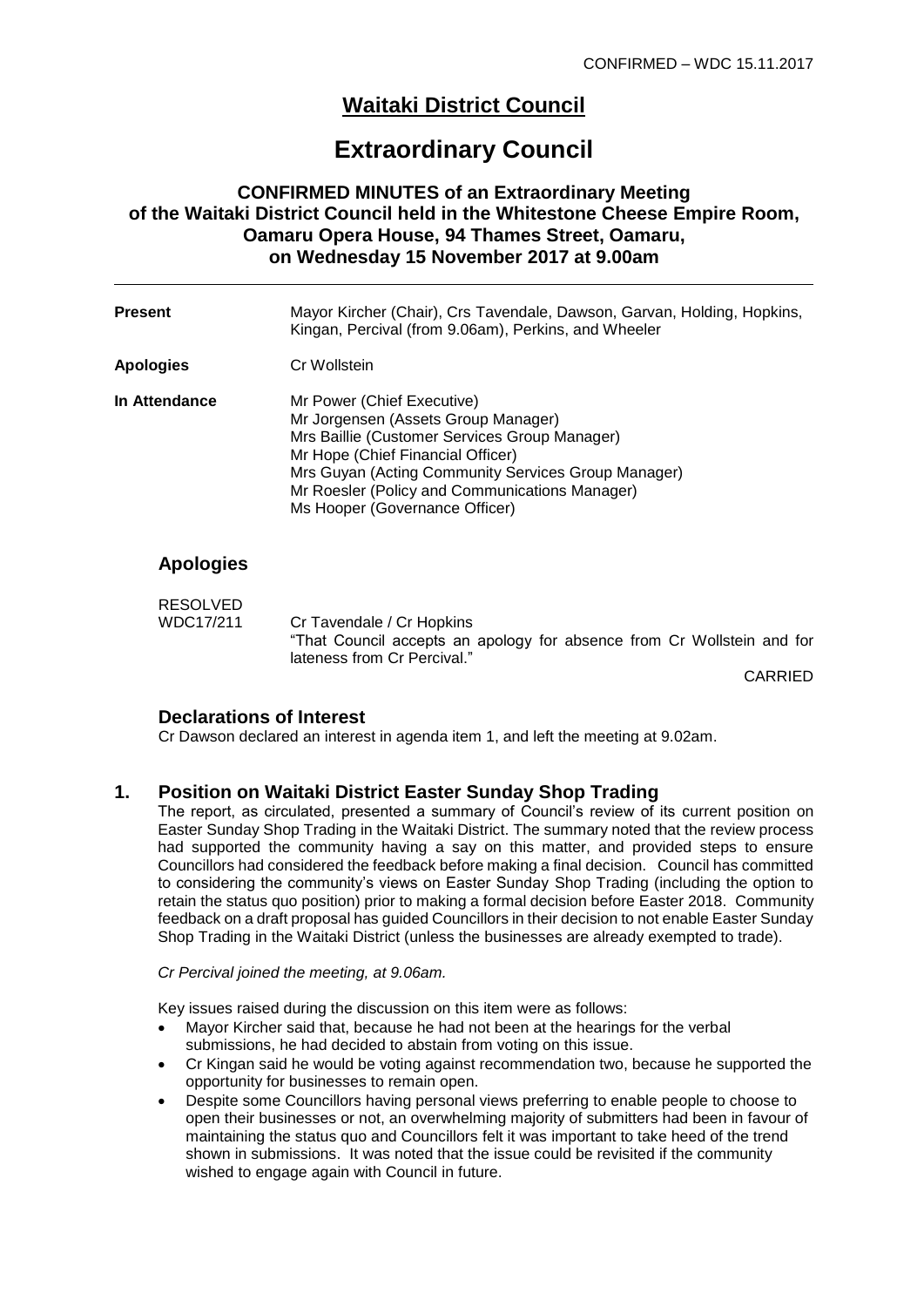| RESOLVED  |                                                                                                                                                                                                                                                                   |
|-----------|-------------------------------------------------------------------------------------------------------------------------------------------------------------------------------------------------------------------------------------------------------------------|
| WDC17/212 | Cr Tavendale / Cr Hopkins<br>"That Council:                                                                                                                                                                                                                       |
|           | Notes that the key points provided in Table 1 of this report reflect<br>1.<br>Council consideration of public submissions received at the<br>1 November 2017 Council Hearing relating to Easter Sunday Shop<br>Trading in the Waitaki District (as copied below). |
|           | <b>CARRIED</b>                                                                                                                                                                                                                                                    |
|           | <b>Abstention: Mayor Kircher</b>                                                                                                                                                                                                                                  |
|           | 2.<br>Agrees that the status quo position on Easter Sunday Shop Trading<br>in the Waitaki District remains and therefore no Policy is required.<br><b>CARRIED</b><br>AGAINST: Cr Kingan<br><b>Abstention: Mayor Kircher</b>                                       |

3. Notes that the Council can agree at any point in the future to review the need for an Easter Sunday Shop Trading in the Waitaki District. CARRIED

#### **Table 1: Summary of key submission points**

| <b>Comments against proposal</b>                                                         | <b>Comments in support of proposal</b>                                                                  |
|------------------------------------------------------------------------------------------|---------------------------------------------------------------------------------------------------------|
| Employees would lose a guaranteed day off if                                             | Importance of the principle of freedom of                                                               |
| more shops were to open                                                                  | enterprise                                                                                              |
| There is a need to retain time for rest, family,<br>religious and cultural activities    | There are protections in the Act for employees<br>who do not wish to work if more shops were to<br>open |
| Despite protections in the Act, employees may<br>feel obliged to work - coercion to work | Tourism opportunities will be missed                                                                    |

*Cr Dawson returned to the meeting, at 9.25am.*

#### **2. Maori Representation**

The report, as circulated, sought to enable Council to make a decision regarding Maori representation arrangements for the Waitaki district to satisfy a statutory requirement under the Local Electoral Act 2001 (no35) (LEA 2001). The decision also supports continued effort to build the partnership between the Council and Te Rūnanga o Moeraki through the Memorandum of Understanding (MOU).

| <b>RESOLVED</b> |                         |
|-----------------|-------------------------|
| WDC17/213       | Cr Hopkins / Cr Perkins |
|                 | "That Council:          |

- 1. Notes that, at the Te Roopu Taiao hui on 11 August 2017, direction was given for the Otago Regional Council to jointly approach each of the papatipu rūnanga to ascertain views on Maori representation
- 2. Notes that the 3 November 2017 Otago Mayoral Forum reflected feedback from papatipu rūnanga about their preference not to have Maori Wards but rather to explore other options for strengthening partnerships
- 3. Notes that the Waitaki District Council Memorandum of Understanding with Te Rūnanga o Moeraki (MOU) is scheduled for review in April 2018
- 4. Agrees to a public notice communicating that Council will not support the establishment of a Maori Ward for the Waitaki district
- 5. Endorses Council leadership meeting with Te Rūnanga o Moeraki to discuss the partnership between the two organisations including the MOU along with any other matters deemed important by either party.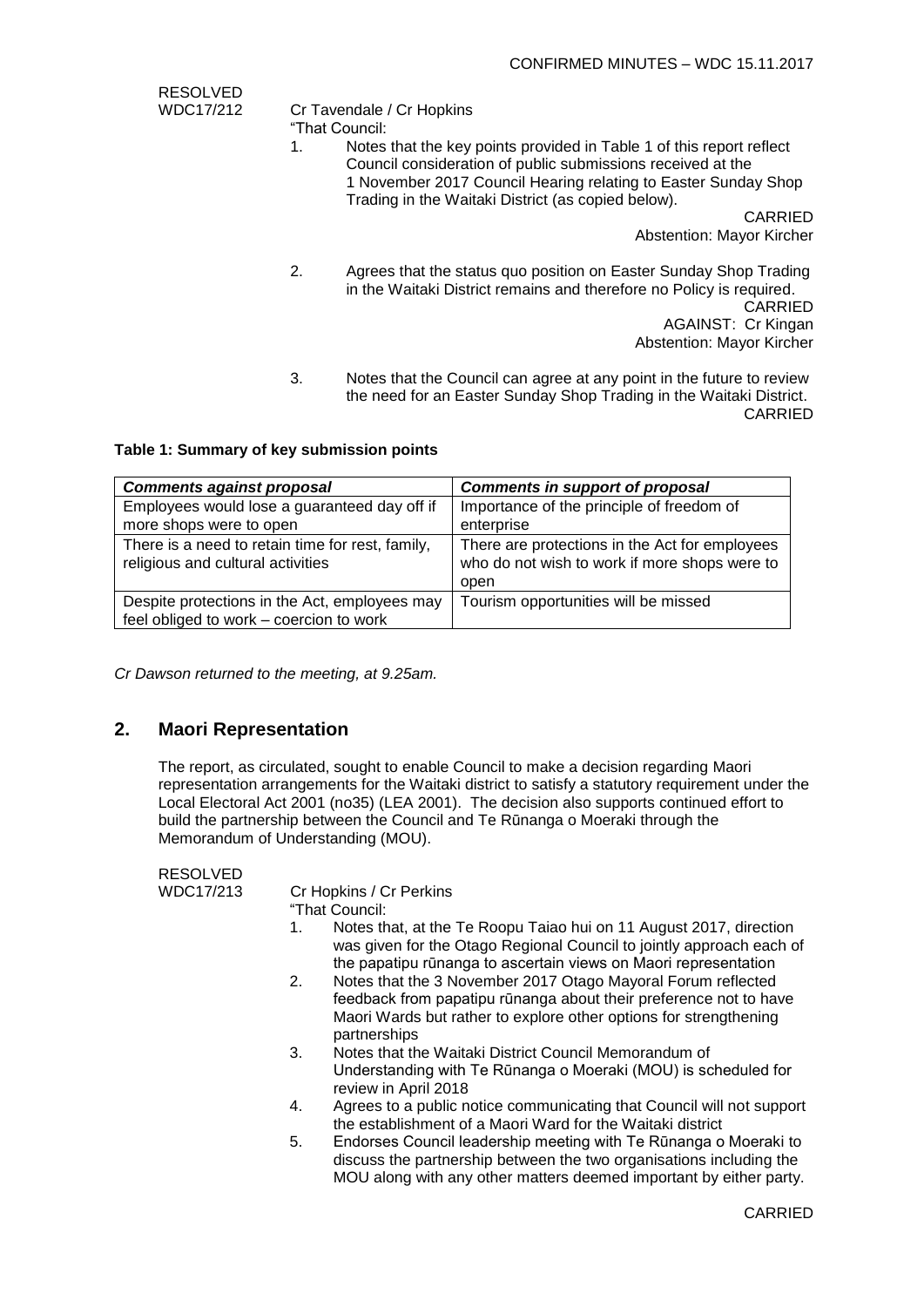It was noted that Council's relationship with Ngai Tahu was in good heart, and that the papatipu rūnanga had expressed a preference to work directly with Council and its leadership to strengthen the existing partnership.

## **3. Schedule of Meetings 2018**

The report, as circulated, supplied the Schedule of Meetings for 2018 for Council approval.

The Mayor thanked the Governance Officer for the comprehensiveness of her report and the attached Schedule of Meetings. Cr Dawson and Cr Kingan endorsed his remarks.

It was AGREED that Standing Orders would be suspended for this item, in order that Councillors could speak more than once as required.

The following schedule amendments were AGREED:

- MOVE Committee Day to Wednesday 18 July (instead of Tuesday 17 July), to avoid clashing with either day of the Local Government New Zealand conference on 16 and 17 July 2018.
- ADD Draft Agenda Meetings and Draft Agenda Paper deadlines to the schedule for the Finance, Audit and Risk (FAR) Committee.
- In consultation with the Community Board Chairs, CHANGE the date of one of the Community Board meetings in December 2018, so that they are not on the same day and AMEND the start times of both meetings to reflect usual practice.
- REPLACE Cr Kingan with another Councillor in the Community Board Councillor Roster at least once, so that he has no more than three community board meetings to attend during the year rather than the scheduled four.

The following two related matters were AGREED:

- If any urgent financial matters arose during January, then reports could be circulated to the FAR Committee via email, with any decisions to be ratified at the 13 February 2018 FAR Committee meeting.
- The 13 February 2018 Council Meeting is to REMAIN in the schedule, but could be replaced by an earlier Extraordinary Council Meeting if the volume of agenda items across the four meetings that day became unmanageable, or if any urgent matters arose. It was noted that Monday 12 February is officially a reserve day, and could be activated if required.

Two process concerns were raised and clarified as follows:

- Draft Agenda Meetings would CONTINUE to be held on Mondays wherever possible, despite that requiring agenda papers to be finalised and approved within two days, rather than the current three, for inclusion in the final agenda distribution (now scheduled for Wednesdays). It was clarified that Group Managers had discussed and committed to the shorter turnaround time, based on past experience that most draft agenda papers only required minor change after the draft agenda meeting and this year's three-day turnaround period had been longer than required. It was also expected that the automated agenda management system to be implemented in the first half of 2018 would help facilitate the shorter turnaround times between draft and final agenda papers.
- The turnaround for recommendations from Committee Meetings to be included in draft agenda papers going to Council would only be two days in most cases. It was clarified that, although the timeframe was tight, it was achievable.

# RESOLVED

WDC17/214 Cr Dawson / Cr Kingan

That Council:

1 Approves the appended Schedule of Meetings 2018, with agreed amendments (as noted above) and with the Community Board meetings in December to be rescheduled in consultation with the Community Board Chairs prior to the Schedule being finalised and distributed."